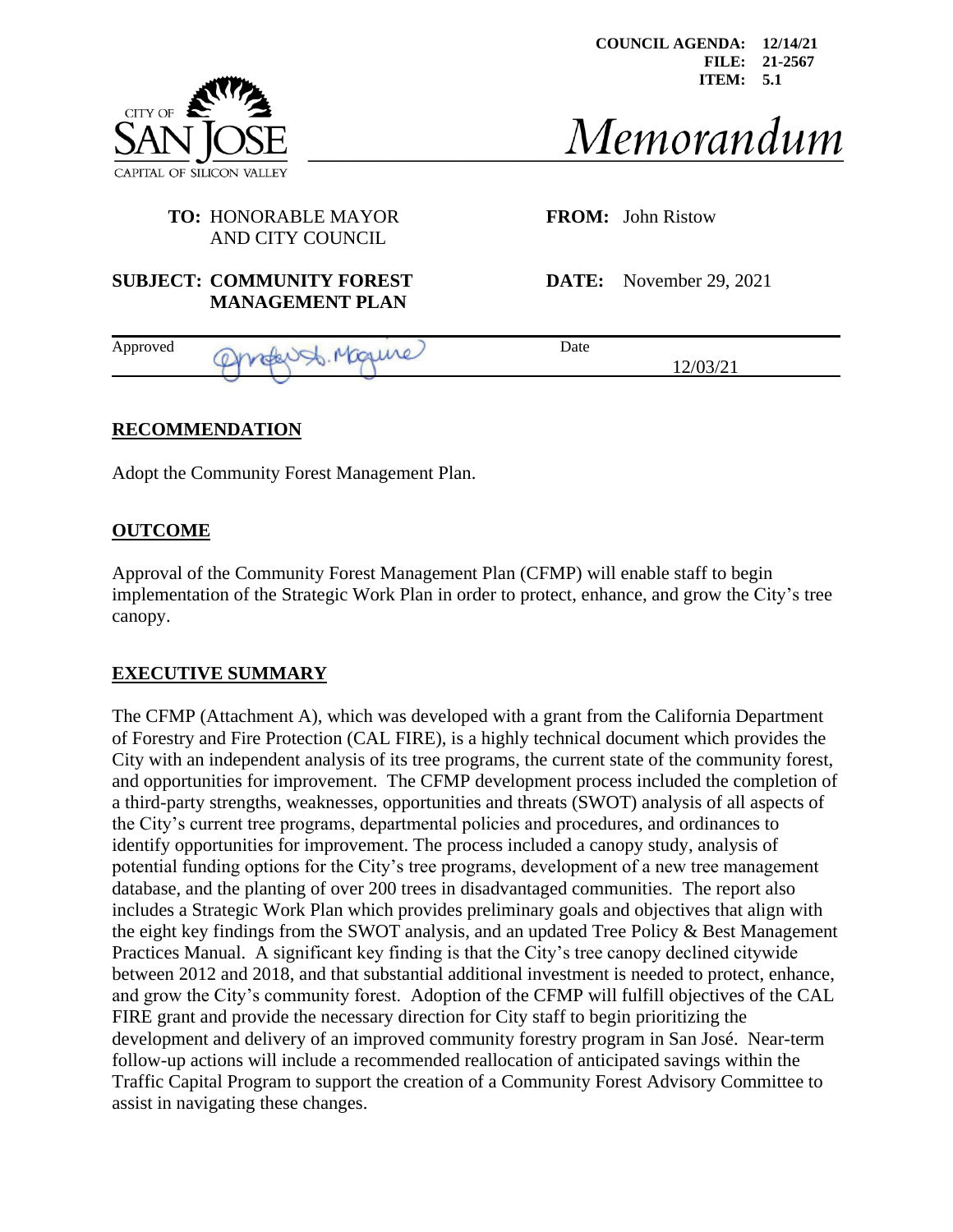## **BACKGROUND**

#### **What is the Community Forest?**

*Urban forest* is an arboriculture term used to describe the collection of trees and other vegetation found within a built urban environment. The CFMP uses the term *community forest* to be inclusive of San José's diverse neighborhood landscape (urban, suburban and rural), and recognizes the connected relationship between people and trees, which are mutually dependent on each other to thrive. The term community forest recognizes that the benefits provided by trees are shared by everyone who lives and works under their canopies, who in turn have a shared responsibility to protect and preserve the trees. The concept of a community forest allows us to think holistically about trees within the City, quantify their benefits, and manage these natural resources for the enjoyment of present and future generations.

San José's community forest is a vital component of the City's assets and infrastructure. Like the pipes that deliver water to our faucets, trees support the function of the City and provide many environmental services to San José and its residents, which are correlated with mental and physical health, and economic benefits. Unlike most assets that depreciate over time, the value of trees increases as they age and grow larger. These benefits, as displayed in Figure 1, can help us appreciate the value trees bring to our everyday life. Understanding how a tree performs these functions highlights the importance of maintenance practices and management decisions to support large and healthy trees that are appropriate for their planting locations.





*Graphic created by Dudek based on information from U.S. Forest Service, University of Washington, Public Mental Health, Environmental Protection Agency, and CAL FIRE*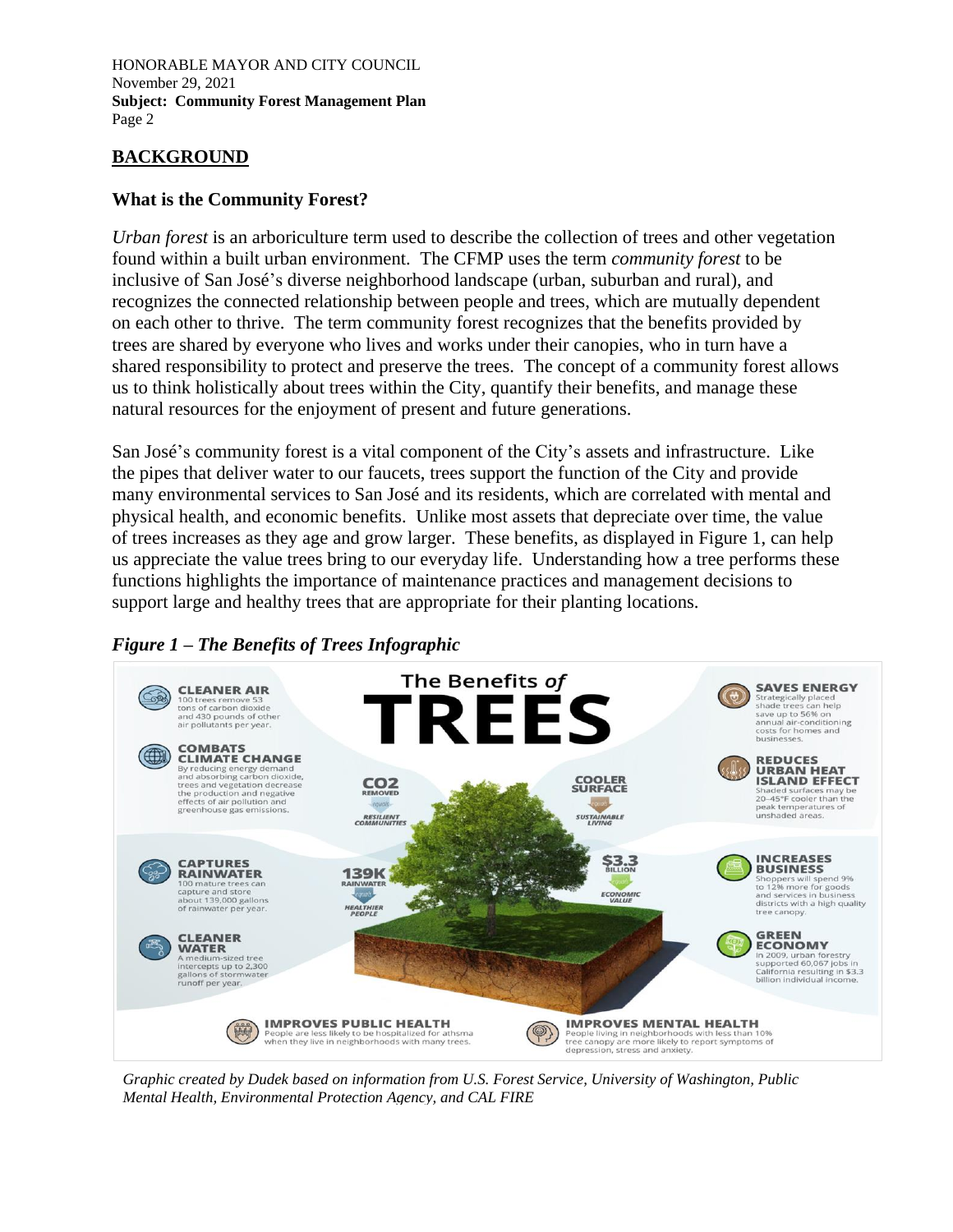While trees in a natural forest setting have the necessary resources to grow and regenerate without supplemental intervention from people, a human-created community forest is frequently planted in a setting that is distinguished by paved surfaces and compromised soils that does not support the natural growth and regeneration of trees. San José's community forest will require human intervention to maintain its health and safety in the built environment.

## **Why Develop the CFMP?**

The Department of Transportation (DOT) actively pursues grant funds for projects and initiatives that support Citywide, Transportation and Aviation City Service Area, and department goals. The CFMP complements and supports the following City policy goals and plans:

- **Envision San José 2040 General Plan** specifically areas pertaining to Streetscapes for People; Measurable Sustainability/Environmental Stewardship; Life Amidst Abundant Resources; Design for a Healthful Community and Urban Villages.
- **Climate Smart San José** data-based climate action plan that prioritizes and focuses needed efforts and programs to minimize citywide greenhouse gas emissions. The City is developing a new Climate Smart section on Natural and Working Lands strategies and planning on developing a new section around climate adaptation and resiliency. One or both of these new sections may include trees as part of the City's longer-term climate efforts.
- **Green Stormwater Infrastructure (GSI) Plan**  a multidisciplinary approach of GSI uses including soils, plants and pervious surfaces to capture, treat, infiltrate, and/or use stormwater runoff.

In FY 2016-2017, DOT applied for a California Climate Investments grant from the CAL FIRE Urban and Community Forestry Program to complete a CFMP. Execution of the grant with CAL

FIRE was finalized in Fall 2017. The purpose of the CFMP is to provide the City with an independent analysis of its tree programs, the current state of the community forest, and opportunities for improvement. The CFMP makes recommendations that would protect, enhance and grow the community forest – including recommendations on staffing and program funding, and includes updates for effective tree maintenance procedures.

In early 2018, DOT began planning the tree planting project and early stages of the

*Trees provide many benefits to their communities* 

database development work which were also part of the CAL FIRE grant. In 2019, DOT focused efforts on preparing the Request for Proposal (RFP) for the CFMP consultant and an RFP for the tree inventory work. Dudek was selected in May 2019 to develop the CFMP. Dudek is a California-based consulting agency and has a diverse urban forestry practice with experience in a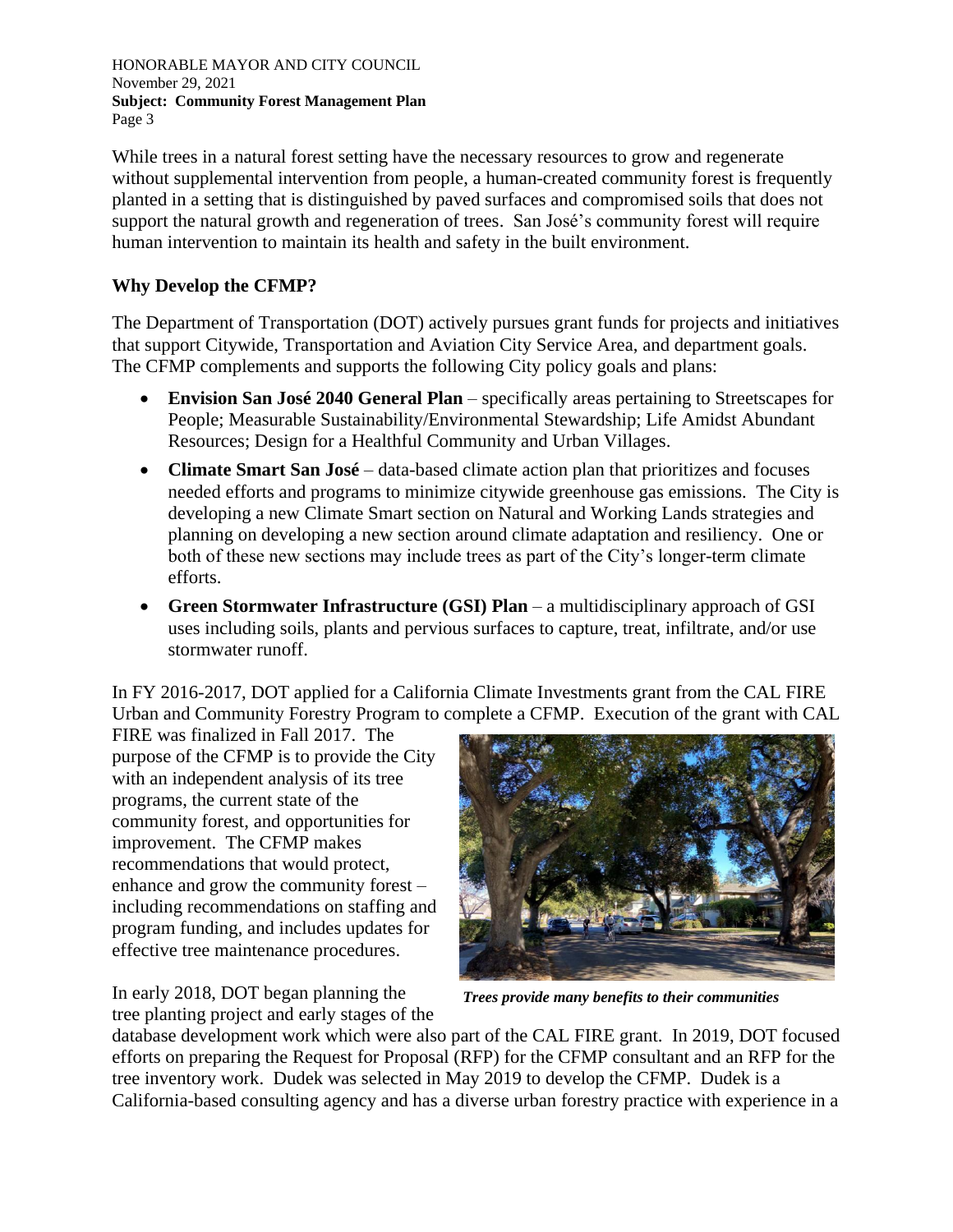variety of urban and wildland forestry specialties. Dudek is well-versed in urban forest master plan development, having completed similar projects in recent years, including for the cities of Downey, Los Angeles, and Irvine.

The CFMP development process included the completion of a third-party (Dudek) SWOT analysis of all aspects of the City's current tree programs, departmental policies and procedures, and ordinances, to identify opportunities for improvement. The process included a canopy study, analysis of potential funding options for the City's tree programs, and development of a new tree management database. The grant also provided for the planting of over 200 trees in

disadvantaged communities, as defined by CAL EPA, based on environmental, health and socioeconomic data. A tree inventory was to be completed for City managed facilities, such as parks and community centers, and the existing street tree inventory was to be updated, but the tree inventory work was not completed as part of the CFMP project. Staff was prepared to go out to bid for the inventory work, but due to the COVID-19 pandemic, City procurement efforts were prioritized to focus on essential



*Tree plantings on Monterey Rd*

services and provide community services in response to the pandemic.

Although much of the focus of this plan and the staff facilitating this work is on street and public right-of-way trees, the majority of trees within the community forest in San José are not street trees. It is estimated that there are over 1.2 million trees on private property, wholly under the maintenance responsibility and supervision of the respective property owner or non-City entity. There are also an estimated 233,000 street trees in the public right-of-way that property owners are responsible to maintain, 37,000 street trees maintained by DOT, and 30,500 trees maintained by either the City's Department of Parks, Recreation, and Neighborhood Services (PRNS) or Department of Public Works (DPW). Additionally, there are an estimated 70,000 trees along trails and in undeveloped park areas. Furthermore, the Department of Planning, Building and Code Enforcement (PBCE) manages a system of practices and policies that impact private property trees throughout the City at every stage of their life-cycle from determining and approving site plans, enforcing planting activities, and collecting mitigation funding for projects in which adequate trees cannot be planted on site. Although DOT is the most public facing City department managing urban forestry, a resilient urban forest would benefit from the alignment and participation of the community.

It is important to note that for several generations, property owners in San José have been responsible for street tree and sidewalk maintenance adjacent to their property per the City's municipal code. While the City had previously operated a grant program that reimbursed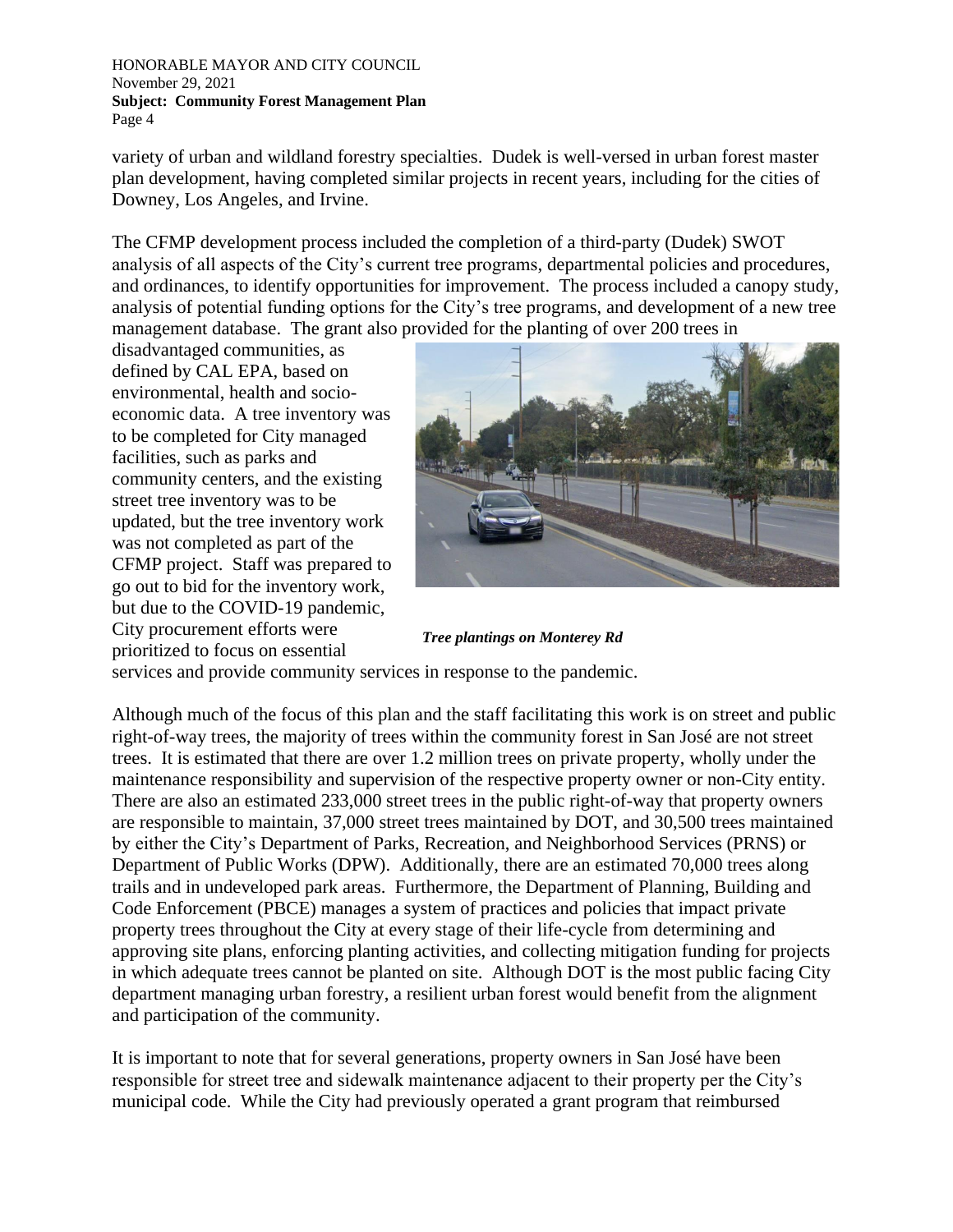residents for this work, this funding was eliminated about 15 years ago due to successive years of General Fund shortfalls. The City's street tree program has been primarily administrative, regulatory, and enforcement-based, where permits are required and issued for tree-related activities. Enforcement action is taken when staff is aware the municipal code has not been followed, such as in instances of illegal removals and pruning. While property owners have always had primary maintenance responsibility, DOT previously had a crew of maintenance workers who would provide occasional supplemental support by performing minor work like clearance for street signs, traffic signals and streetlights. This "tree crew" would also take on clearance pruning for pavement work or remove trees that were in poor health. In 2008, as a result of extreme General Fund budget shortfalls, the DOT's tree crews were eliminated, and street tree maintenance and care was placed solely on the property owner.

# **ANALYSIS**

Upon execution of the grant agreement with CAL FIRE (October 2017) and the commencement of the tree planting project, DOT proceeded with the early stages of the database development work. This was an early priority and its completion needed to precede the tree inventory in order to ensure the usability and adequate storage of these robust datasets. Designing a new database was challenging as the previous database did not have the ability to properly track the individual tree asset traits and condition, so this feature had to be designed and built by DOT's information technology staff.

Once progress was made in developing the database, the DOT arborist team focused its efforts on preparing the RFPs for both the CFMP consultant and the tree inventory work in early 2019. In the fall of 2019, Dudek was awarded the contract to develop the CFMP, which was to include a thorough analysis of current City management practices, policies, ordinances, and funding to understand the deficiencies and strengths of the City's community forest management program. The analysis of current practices was initially informed by reviewing City planning documents, including the Tree Policy Manual, Envision San José 2040 General Plan, and Climate Smart San José. It also included an analysis of City permit practices, tree ordinances, standard details, annual service data and budget levels.

Understanding the effectiveness of the community forest management program was further informed by interviews with City staff, elected officials, and the city's nonprofit tree-planting partner, Our City Forest (OCF). These initial interviews explored the roles and responsibilities of each stakeholder with respect to influencing and supporting city tree management, clarified internal City procedures, and informed areas where the City could improve management of the community forest.

In addition to the department interviews, input from residents and stakeholders helped to inform the analysis of City management practices and the development of guiding principles, goals, and objectives to reflect the values and priorities of the City and residents.

## **CFMP Contents**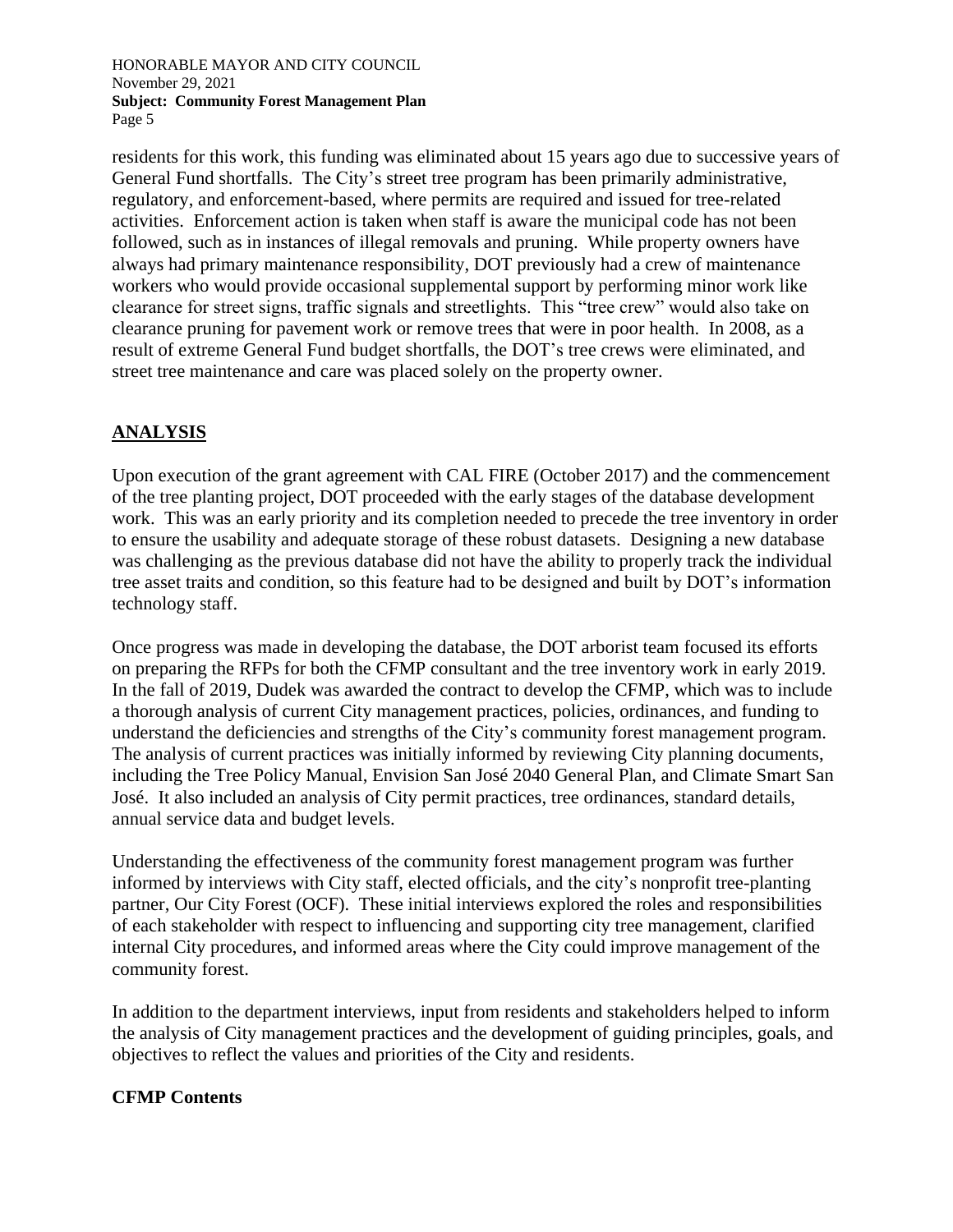The CFMP consists of the following sections:

- Part 1: Analysis of the San José Community Forest Program
- Part 2: Strategic Work Plan
- Part 3: Tree Policy & Best Management Practices Manual

The intention of this work is to analyze and summarize current conditions and practices, highlighting challenges and obstacles to desired outcomes. This analysis is synthesized and focused into recommendations to improve those conditions, and ultimately establish relatively uniform best practices and policies across the administrative, enforcement, and tree-planting functions and with stakeholders throughout the City.

## **Part 1: Analysis of the San José Community Forest Program**

This analysis represents a SWOT analysis. The SWOT analysis is a detailed examination of the entire breadth of the community forest management program to understand the strengths and weaknesses of current City practices and determine the avenues by which the City could improve in these areas. The City's procedures and results are measured against urban forest sustainability metrics, comparison with other cities known to have exceptional community forest management programs, standards of the International Society of Arboriculture and American National Standards Institute, and consultant team experience. The analysis includes recommendations to align the various departmental policies and procedures because residents often expressed confusion or lack of clarity on which City department handles various tree issues.

# **Key Findings**

#### **1. Immediate action must be taken to reverse the trend of declining canopy cover:**  Based on a review of spatial imagery analysis conducted by the U.S. Forest Service in 2012

and 2018 across California, canopy cover in San José decreased from 15.36% to 13.54% during this time period. The 1.82% reduction is equivalent to losing 1,728 acres or 2.7 square miles of tree canopy cover. As shown in Table 1, all Council Districts experienced a decline in canopy cover.

This downward trend in canopy cover will most likely continue if funding and management of the

## *Table 1 – Canopy Cover by Council District*

| CD | 2012 Canopy<br>Cover | 2018 Canopy<br>Cover | Change   |
|----|----------------------|----------------------|----------|
| 1  | 18.75 %              | 15.50 %              | $-3.16%$ |
| 2  | 13.61 %              | 12.29 %              | $-1.22%$ |
| 3  | 13.25 %              | 12,27 %              | $-0.98%$ |
| 4  | 12.19 %              | 10.62 %              | $-1.58%$ |
| 5  | 15.81 %              | 12.64 %              | $-3.17%$ |
| 6  | 21.36 %              | 19.46 %              | $-1.90%$ |
| 7  | 12.06 %              | 11.02 %              | $-1.04%$ |
| 8  | 12.86 %              | 12.67 %              | $-0.19%$ |
| 9  | 16.92 %              | 14.18 %              | $-2.74%$ |
| 10 | 20.43 %              | 17.14 %              | $-3.30%$ |

community forest continues at current levels. Many factors contribute to this significant decline including climate change, tree removal for development, and not enough new trees being planted. It is important to note that, while losing canopy cover happens as soon as a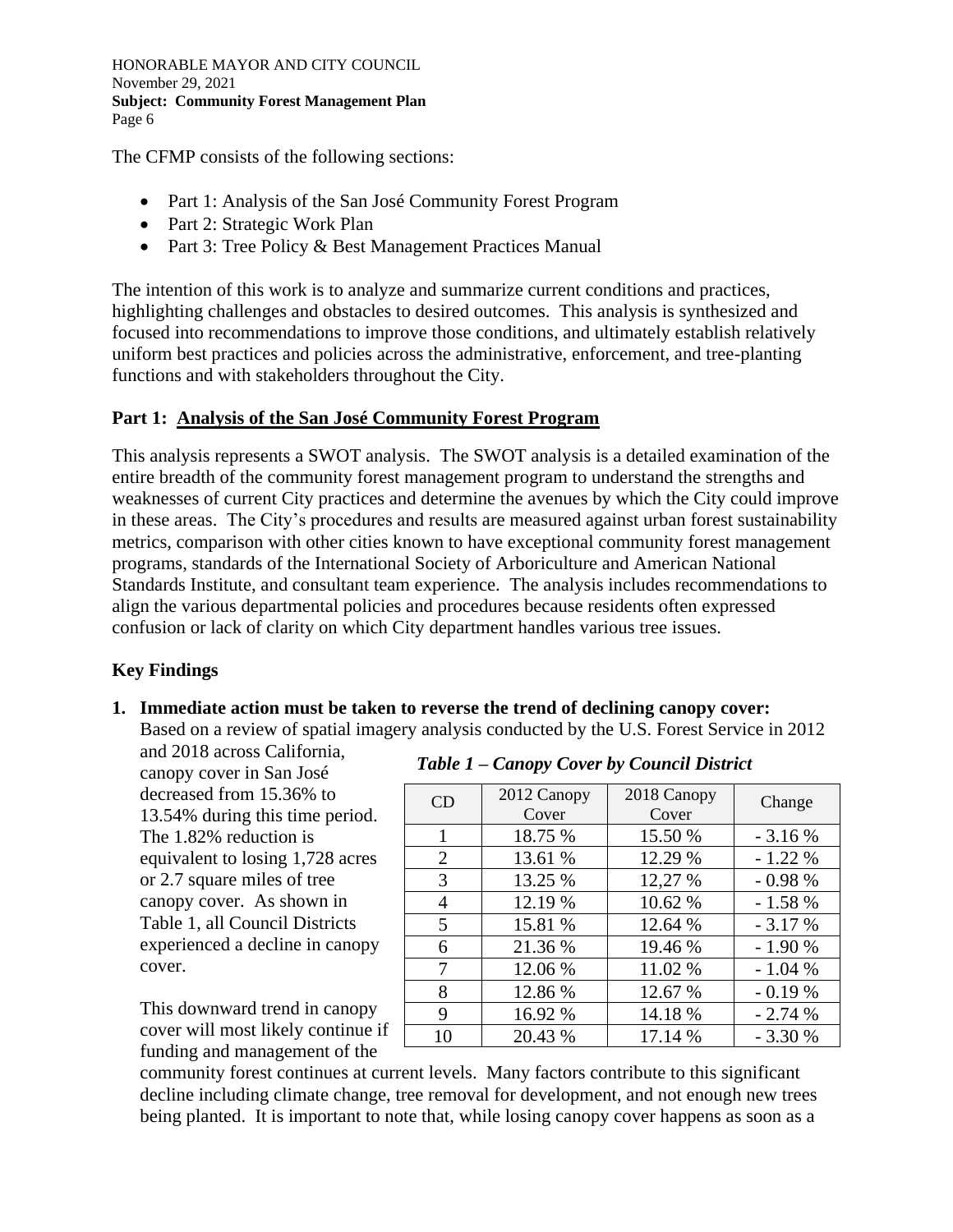tree is removed, replacing lost canopy takes 30–40 years. Delay in taking action to reverse the trend will begin to multiply the scale, cost, and time it will take to achieve an adequate level of tree canopy cover in San José. Approximately 40,000 35-foot canopy spread trees would need to be planted to recover 1% of lost canopy cover, making the prioritization or retaining existing mature trees where possible the most cost effective and efficient way to maintain canopy cover. Based on a report by Leahy from American Forests, a realistic baseline canopy cover target for an urban city is 20%.

- **2. Limited financial and human resources to manage the community forest:** The City's Community Forest Program budget of approximately \$4 million would need to be increased by an additional \$20–\$24 million annually, to manage all trees in the public realm at a sustainable level – parks, city facilities, and streets. This would fund a tree planting campaign to replace lost canopy, establishment care for newly planted trees, and pruning trees on a five to seven-year cycle. Currently, for most street trees, this cost is largely passed on to private property owners who are estimated to spend approximately \$912 every five years to maintain the tree and sidewalk adjacent their property. To provide for the maintenance of approximately 70,000 trees for which DOT, PRNS, and DPW possess responsibility, an additional estimate of \$3-\$4 million annually would be required.
- **3. The City must complete an inventory of all public space street and park trees:** The City

last completed a street tree inventory in 2014 and does not have current information on the condition of trees in the public space. The prior inventory provides some data to inform management decisions but lacks key information on the health and safety condition of street trees. There is no inventory data available for parks and other City facility trees. Current inventory information is vital to understand what species are in decline and contributing to the loss of citywide canopy cover as well as to inform the appropriate management actions to preserve the health and safety of trees in the public space.



*San Jose Municipal Rose Garden*

Funding has been identified to complete the inventory for City parks, libraries, and community center; this inventory will be completed in the current fiscal year. DOT will continue to seek opportunities to complete and update the street tree inventory and to conduct an inventory for City facilities.

**4. Economically disadvantaged communities have fewer trees than higher income** 

**communities:** The top ten most economically disadvantaged census tracts in San José have an average tree canopy cover of 12.04%, with 70% having a canopy cover of 10% or less. Conversely, the top ten most economically advantaged census tracts have an average canopy cover of 16.87%, with 50% having a canopy cover of 18% or higher. While canopy cover is low for almost all census tracts, disadvantaged communities in San José experience the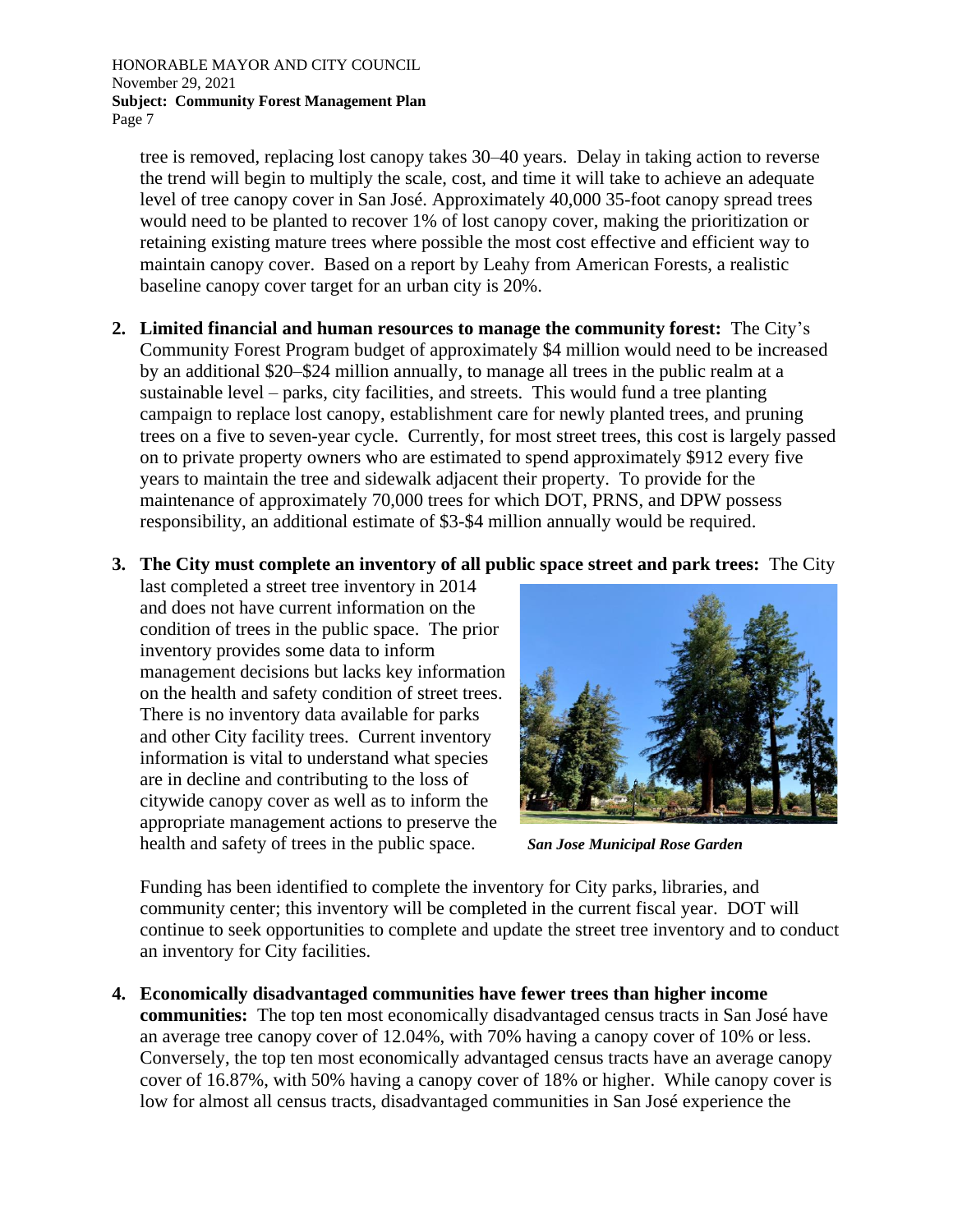lowest totals of canopy cover and increased vulnerability to pollution, extreme heat, and potential health issues when compared to other areas. Figure 2 displays the canopy cover by Council District based on the U.S. Forest Service 2018 analysis.



*Figure 2 – Canopy Cover by Council District*

*Graphic created by Dudek based on information the U.S. Forest Service*

**5. Current urban infill and development practices limit the space for trees:** Current development practices favor maximizing the size of building footprints with minimal consideration for street trees. Space that could be made available to a street tree is either unavailable or greatly reduced, resulting in locations where trees are not planted or planted with a small tree that has lower community benefit. Without trees to shade and cool sidewalks on hot days, the walkable nature of these neighborhoods will be reduced.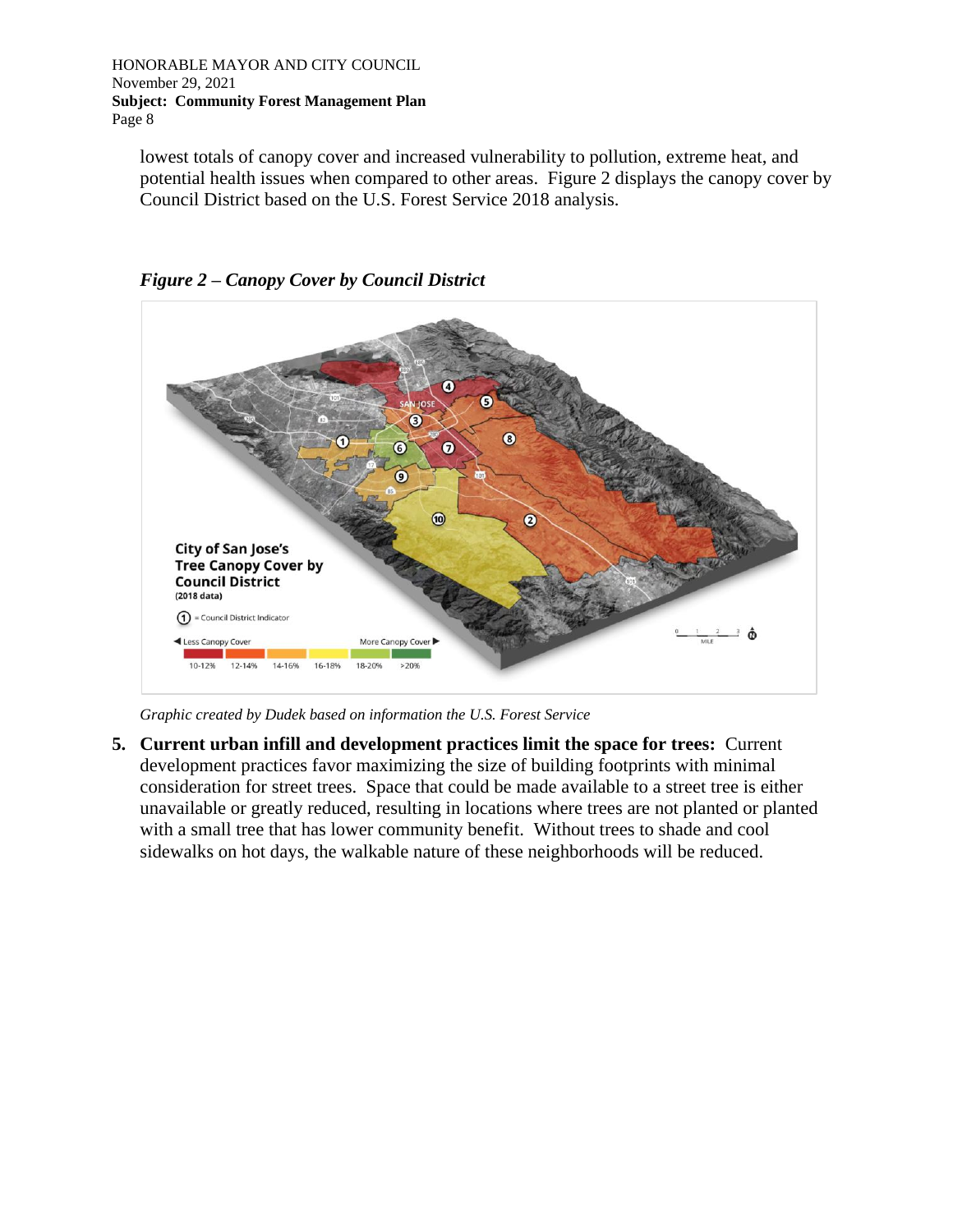**6. The City and Our City Forest need to strengthen their partnership:** Since 1994, OCF has been the main conduit for the City to provide many community forest program functions like community engagement and education, tree planting, establishment care, operating a community nursery, and volunteer training, while also building financial support for these services through state and federal grant funds. OCF has implemented many new and replacement tree plantings throughout San José. In addition to funding provided by the City, OCF has been successful in receiving both state and federal grants to benefit the City's urban forest, including efforts that are in addition to the partnership with the City.



*Resident receiving a free tree and planting assistance from OCF*

In the agreements with OCF, it would be beneficial to include an outline of the strategies and processes

through which they will continue to collaborate toward the betterment of the community forest. The process of realignment will help the City and OCF leverage their expertise and shared resources in a way that will benefit both programs, the residents and businesses of San José, and expansion of the community forest. For example, it may be advantageous for the City and OCF to collaborate on a joint grant submittal for tree planting funds which could lead to larger grant awards.

- **7. City staff are reliant on DOT arborists for support:** DOT is the only City department with arborists on staff, one City Arborist and two Assistant Arborists, qualified to make decisions about the health and safety condition of a tree, how development will impact tree health, and whether tree removal is appropriate on both public and private land. Frequently, PBCE, PRNS and DPW staff will seek assistance from DOT arborists to support City functions that are outside the scope of DOT. While DOT will generally try and provide the requested support, it does so at the expense of its main responsibilities and without receiving additional funding for this support. Whether arborist services are consolidated and adequately funded in one division, or if the relevant departments determine that hiring their own arborist staff is appropriate, more capacity within the City is needed with respect to urban forestry.
- **8. Parks are a valued community space that receive minimal funding for tree management:** Parks are one of the city assets residents most value, contributing to their economic, environmental, social, emotional, and physical wellbeing. They are a place where residents of all ages, cultures and abilities can connect with nature, play, take care of their mental and physical health, and take solace, and they are also a favorite location for elected officials to host community volunteer events and other activities. Despite the high value of City parks, PRNS has minimal funding for tree services – only \$150,000 is budgeted annually for tree trimming, planting, and replacement of an estimated 30,000 trees.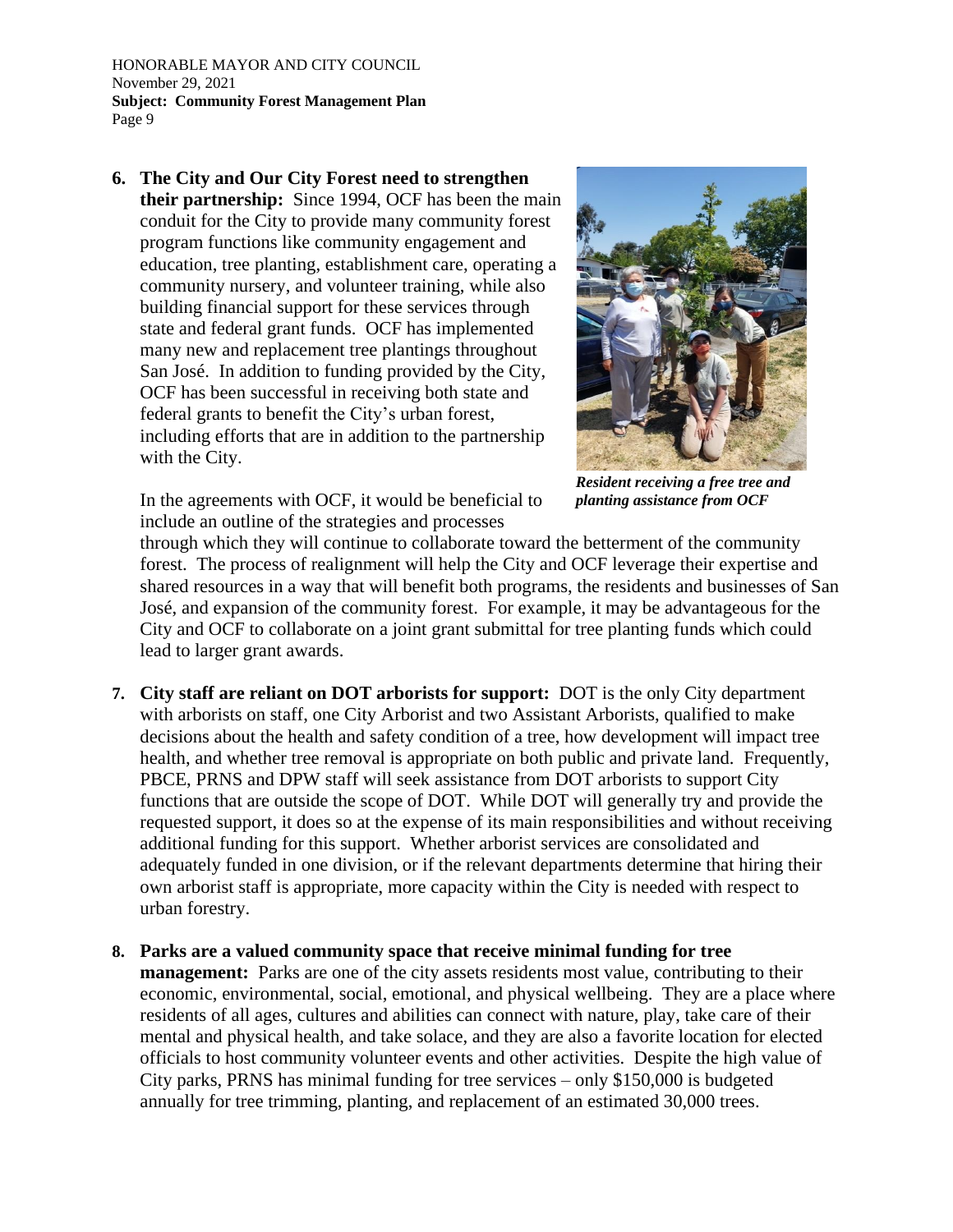However, this funding is used entirely to respond to tree failure or emergency safety issues rather than annual maintenance of the trees. The minimal funding prohibits PRNS staff from conducting annual tree inspections and maintaining a five- to seven-year pruning cycle that is critical to maintain the safety of park trees, and requires PRNS to use funding budgeted for other purposes to address emergency safety issues once the ongoing \$150,000 is exhausted. On a year-to-year basis, new and expanded park development and rehabilitation projects may include tree planting or re-planting, which is paid for from the PRNS capital budget and varies based on the funding available and the scope of the project..

## **Part 2: Strategic Work Plan**

The second section of the CFMP is the long-term strategy to advance the City toward a sustainable urban forest. As a preliminary step, City staff and the consultant collaborated in the drafting of the following vision statement:

## **"The City of San José Community Forest is a testament to our history and honors our diversity while striving to cultivate the equitable values we hold true towards building a strong and resilient landscape and community forest."**

The vision statement is further segmented into guiding principles that reflect the specific tree values City staff and residents hold, providing an equitable quality of life for all San José residents and identifying the priority areas towards which City resources should be directed. The guiding principles provide the reasoning for the steps outlined in the strategies and objectives. The goals represent the intended CFMP outcomes. The objectives are the specific actions it will take to reach the goals. The CFMP is a living document that will require regular review and updating as the current environmental and economic conditions change over the 40-year CFMP timeframe. To ensure the City can adapt to the changing conditions, staff are assigned responsibility for implementing objectives and completing goals.

The strategies for establishing a sustainable Community Forest are focused in the following program areas:

- **1. Streamline the Governance Structure:** The division of tree management by land use type is an extension of the defined department roles and responsibilities. With PBCE, DOT, PRNS and DPW all maintaining various levels of enforcement and maintenance roles, the current system is too decentralized and insufficiently resourced to ensure that tree canopy preservation is appropriately prioritized. With only one arborist in the City reporting through the DOT management structure this issue is exacerbated. It is important to explore the potential benefits of alternative management structures, and whether this may improve City efficiency and ultimately, lead toward a safer and healthier community forest. This evaluation would include consideration of expanded collaboration between departments involved in the community forest.
- **2. Ensure Community Forest Sustainability:** The purpose of these strategies is to balance objectives pertaining to tree species diversity, wildlife habitat and the interface with the urban environment, resiliency in the face of drought and climate change, and the planting of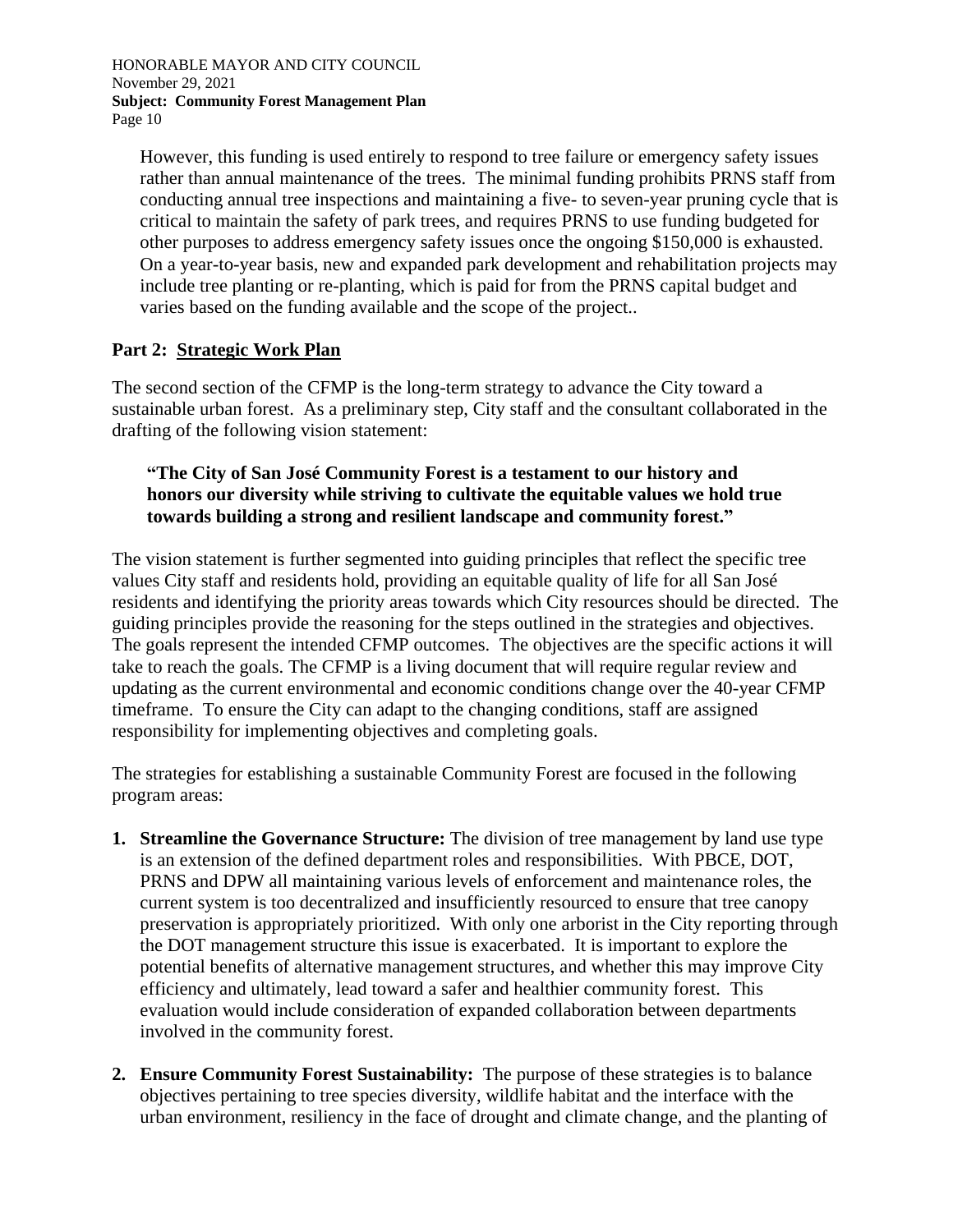sufficient trees to reach 20% canopy cover – citywide - by 2051. Critically embedded in this area is the development of a dashboard of community forest sustainability indicators, implementing the practice of annually updating these dashboard statistics by regularly collecting tree inventory data, and reporting on the status of the community forest to the City Council, residents, and other stakeholders.

- **3. Support Diversity, Equity, and Inclusion:** As Key Finding #4 illustrates, tree canopy cover is low for nearly all San José census tracts but is especially low in economically disadvantaged communities. Strategies incorporate a series of objectives ranging from the engagement and education of community members and organizations, to the formation of a Community Forest Advisory Committee, to prioritizing the expansion of tree canopy in these communities leading to canopy cover equitably. Additionally, the Office of Racial Equity will provide support and guidance so that equity is considered in a meaningful and productive manner.
- **4. Funding the Community Forest:** Key Finding #2 highlights the severe funding needs of the City's urban forestry program. Strategies contain a series of objectives pertaining to the proper funding and maintenance and appropriate management responsibilities of trees in the City rights-of-way, at parks, and at all City facilities. Objectives also include an exploration of incentive programs and policies that may lead to the preservation and expansion of the street tree canopy by relieving some – or all – of the maintenance responsibility from property owners citywide. Figure 3 highlights a potential loss in canopy cover over the next 20 years if the downward trend of tree canopy continues.



*Figure 3 – Potential loss in canopy cover*

*Dudek analysis of U.S. Forest Services 2018 canopy cover data*

**5. Efficient and Effective Tree Management:** Strategy objectives are centered on making data-driven tree planting and management decisions, which will require a completed tree inventory and a regular process for updating the inventory. Staff must also use this data and knowledge to ensure that City tree management activities and design standards reflect the conditions and needs of the community forest. Strategies also emphasize the importance of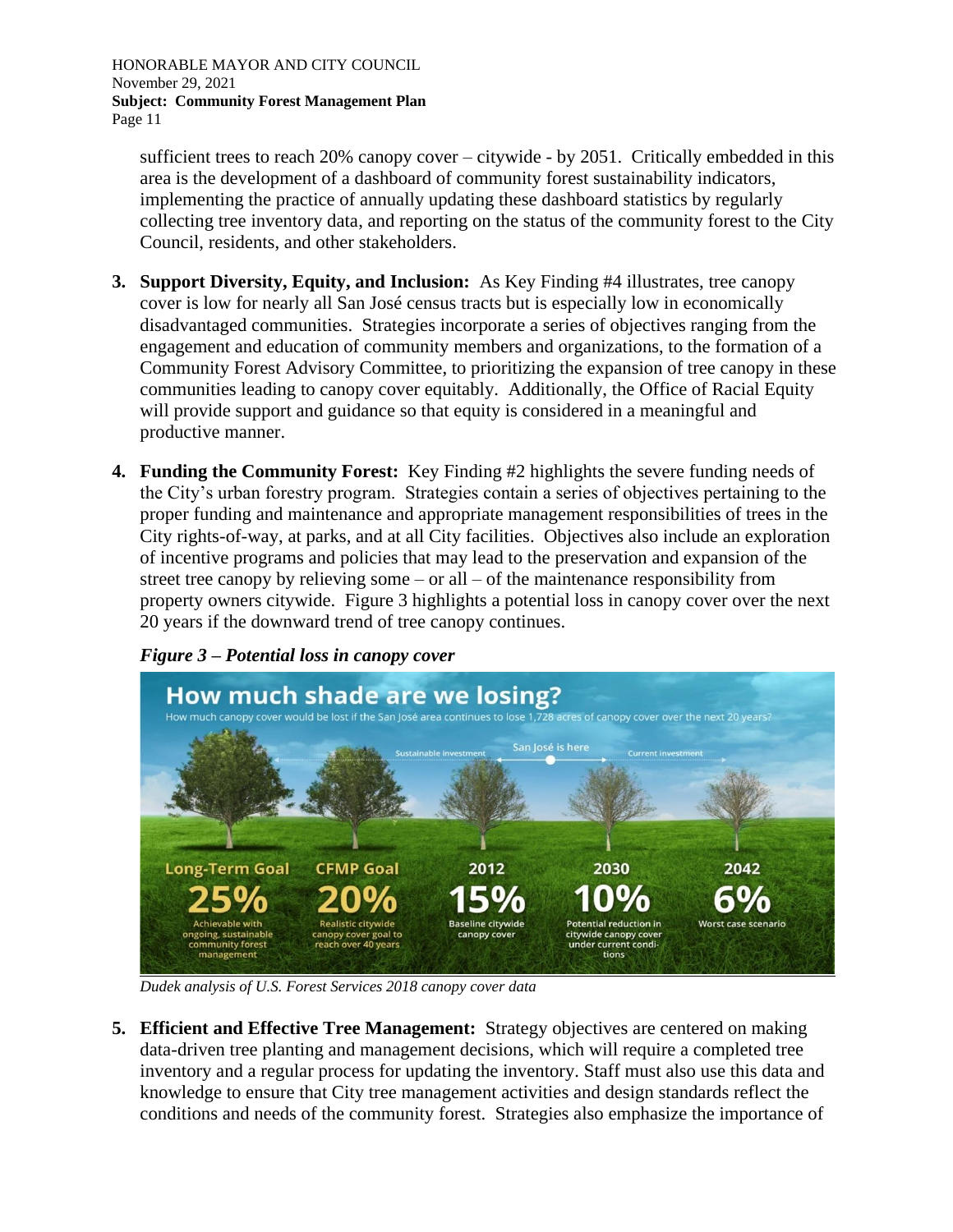education and ensuring that community members and property owners understand their respective roles in growing and maintaining the community forest.

**6. Standardize and Improve Planning and Development:** Strategy objectives focus on leveraging planning and development processes to increase and improve the community forest by protecting and preserving mature trees while seeking planting opportunities. By examining and modifying policies at all phases of the development and maintenance lifecycle, the City can help ensure the proper incentives exist to protect the health and sustainability of the community forest.

The full workplan in the CFMP is provided separately as Attachment B for the convenience of the City Council and public.

## **Part 3: Tree Policy & Best Management Practices Manual**

The final section of the CFMP is a completed update of the City Tree Policy and Best Practices Manual, which includes all tree-related ordinances, policies, maintenance practices, landscape practices, and standard details. The intent of this section is to provide clarity for City staff, contractors, and residents on the expected standards for tree planting, watering, tree staking, pruning, irrigation installation, and other physical actions that impact trees. It also provides clarity and updates when needed to existing permit processes and internal practices and makes recommendations for updating ordinances. Other practices such as modifying ordinances and policies will require additional consideration and approval of the City Council before they are put into effect and implemented.

#### **Next Steps**

Staff are already taking steps to accomplish the goals set forth in the CFMP. The 2021-2022 Adopted Budget includes \$120,000 in funding to collect tree inventory data for between 25,000 – 30,000 trees at parks, libraries, and community centers. Future inventory work will focus on updating the street trees data as funding allows. The 2021-2022 Adopted Budget also includes \$210,600 to plant at least 250 trees in City-owned park strips along neighborhood streets in East San José.

If the CFMP is approved by the City Council, staff will take immediate action to identify resources to begin work on the implementation of the Strategic Work Plan. The Administration anticipates bringing forward recommendations as part of the 2021-2022 Mid-Year Budget Review, scheduled to be heard by the City Council on February 9, to reallocate anticipated savings within the Traffic Capital Program to support these efforts and kick-start implementation of the CFMP. These recommendations are likely to include temporary staffing to lead the early stages of the work plan implementation, perform a review of policies and procedures that may be able to be modified quickly, and help establish and support the Community Forest Advisory Committee to help guide and prioritize the implementation of the work plan. Staff is targeting formation of the committee by the end of June 2022. Establishing a complete and accurate tree inventory is also an immediate priority, and DOT will leverage the existing procurement process to maximize these activities beyond the PRNS inventory with available funds.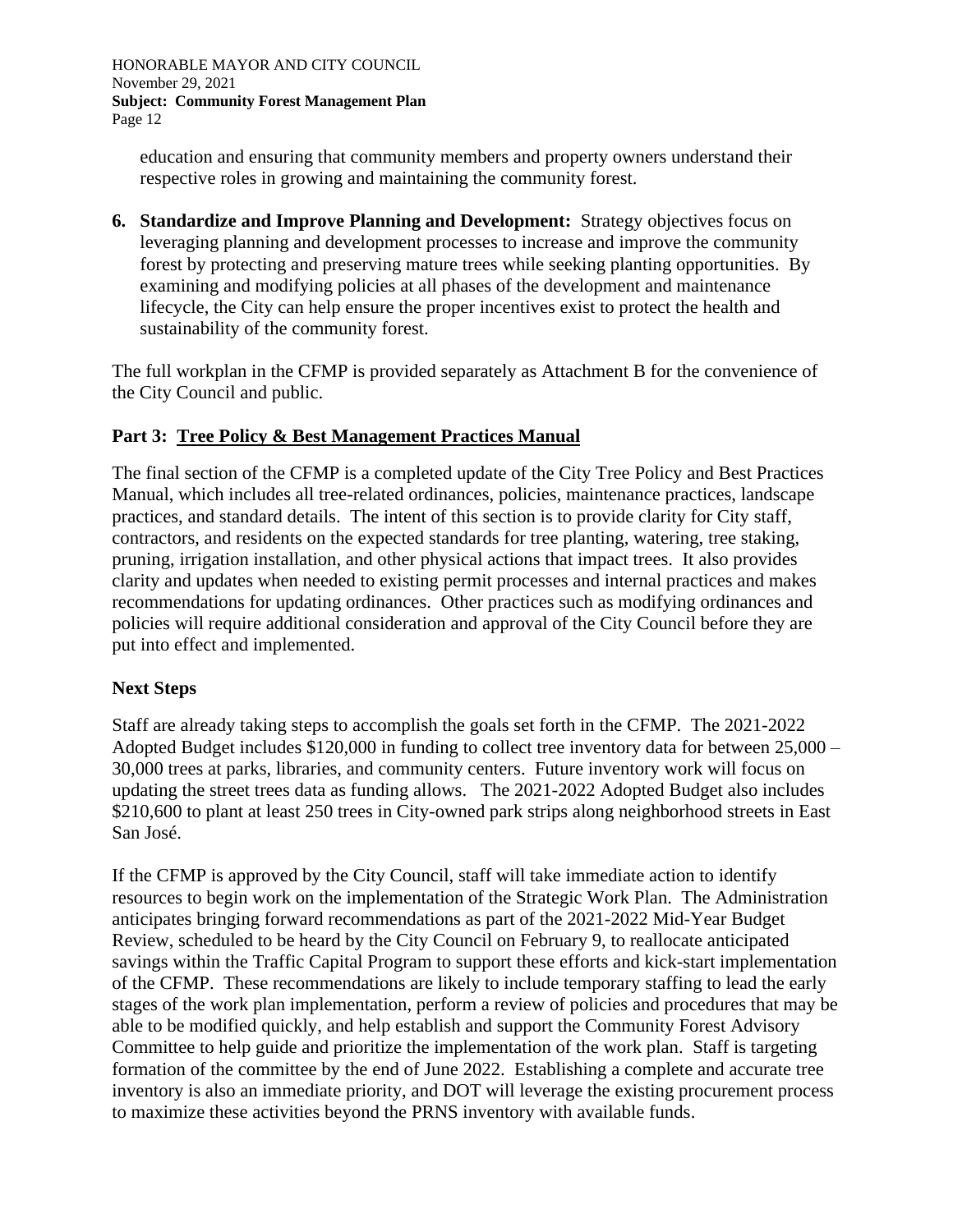The Administration will also work to identify resources during the 2022-2023 budget development process to continue CFMP implementation beyond the current fiscal year. Though any recommendations would need to be considered in the context of both the City's budgetary outlook and other important City Council and community priorities, the additional resource needs include additional tree planting activities; increased maintenance for trees in the City rightof-way and at City parks, libraries, and community centers; and ongoing staffing support for the Community Forest Advisory Committee. Staff will also commence the process that would result in added urban forestry capacity to the City by evaluating the consolidation of tree maintenance and management activities in one department or identifying the resource needs that would otherwise be required within each department. Funding these efforts and other elements in the workplan will take many years and a significant infusion of new resources – or the significant reprioritization of existing resources – so the development of a roadmap that is updated regularly will be critical in the creation of lasting and positive change.

## **CONCLUSION**

The CFMP is a first step in the reimagination of tree management and policies within the City of San José. As currently structured, the existing management practices are not sufficiently resourced or designed to sustain San Jose's tree canopy, which is why there is widespread canopy loss throughout the City. The CFMP will focus staff and community efforts on strategies that would improve current management of the existing community forest and ultimately protect, enhance and grow San José's tree canopy.

## **EVALUTION AND FOLLOW-UP**

Staff will provide annual updates to the Transportation and Environment (T&E) Committee, where staff will report on the progress of the CFMP strategic work plan.

## **CLIMATE SMART SAN JOSE**

The recommendation in this memo aligns with one or more Climate Smart San José energy, water, or mobility goals.

## **PUBLIC OUTREACH**

Originally, community engagement was planned to occur both online and in-person. However, shortly before the beginning of in-person community meetings, restrictions on gatherings in response to the COVID-19 pandemic were implemented. This led to a pivot from in-person meetings to an online meeting format. DOT staff held four online community meetings in July 2020 and provided American Sign Language and Spanish translation services at respective meetings. OCF staff participated in each of these meetings by presenting content and answering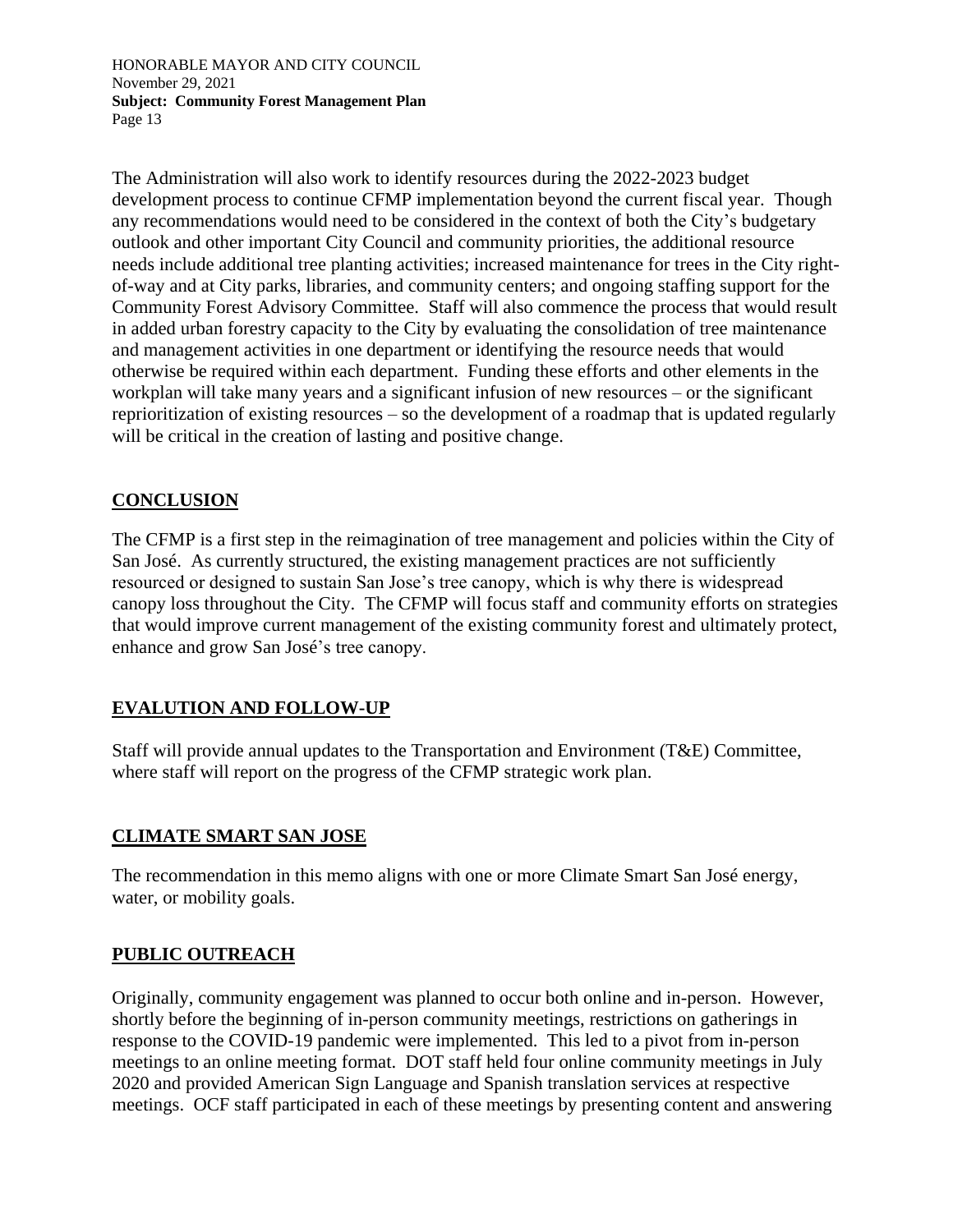resident and stakeholder questions. Vietnamese translation was also planned for one of the meetings, but the meeting was subsequently cancelled due to lack of attendance. In total, 56 participants attended the online meetings.

To reach a larger audience of residents unable to attend the online meetings, DOT implemented a social media campaign and online survey. The social media campaign and online survey was successful in increasing the number of participants and resulted in over 188,000 impressions or views of social media posts, over 2,000 completed surveys, and nearly 1,100 replies or comments to social media posts.

As a key partner, OCF has provided significant input to both Dudek and DOT on the CFMP in the form of written comments and feedback as well as direct meetings with Dudek. Additionally, DOT has communicated with other traditional partners such as the Santa Clara Valley Open Space Authority and the Audubon Society, and reached out to organizations not traditionally tied to urban forestry matters including those associated with the Sí Se Puede Collective, including SOMOS Mayfair, Grail Family Services, Amigos de Guadalupe, School of Arts and Culture, and Veggielution, as well as the American Association of Retired Persons, SPUR, and others via staff briefings or inclusion on the email distribution list of approximately 200 individuals and organizations.

The goals of these meetings were to inform the community about the contents of the plan, refine the analysis of San José's CFMP program, including the Strategic Work Plan, and ensure open lines of dialog moving forward. It is important to note that the CFMP is a living document and represents the first step in a multi-year process that will require ongoing engagement with the community and stakeholders to achieve the aggressive goals and priorities set forward in the plan.

Following the CFMP presentation to the T&E Committee on October 4, 2021, DOT met with State Senator Cortese's office and held two additional virtual meetings with members of the Coalition to Advance Urban Forestry in San Jose. The purpose of these meetings was to discuss issues related to the community forest and how the CFMP aims to address these issues, as well as continuing the dialog with stakeholders, post adoption of the CFMP.

During that time period, DOT also reached out to the Santa Clara County Parks & Recreation Department, who called the plan "overall very good" and supported it. DOT also had conversations with the County Office of Education and PG&E to clarify the plan timeline and discuss how the agencies could be involved in future outreach and implementation.

The refinement and implementation of the work plan will benefit from additional engagement with local community-based organizations, community leaders, and other external stakeholders who engage with residents and have a shared interest in the San José community forest. The inclusion of these organizations and leaders will further support the City's efforts to reach all demographic and geographic segments of the City by having a trusted community voice directly communicating with their constituency. To that end, the strategic work plan calls for both an annual update to the T&E Committee, as well as the formation of a Community Forest Advisory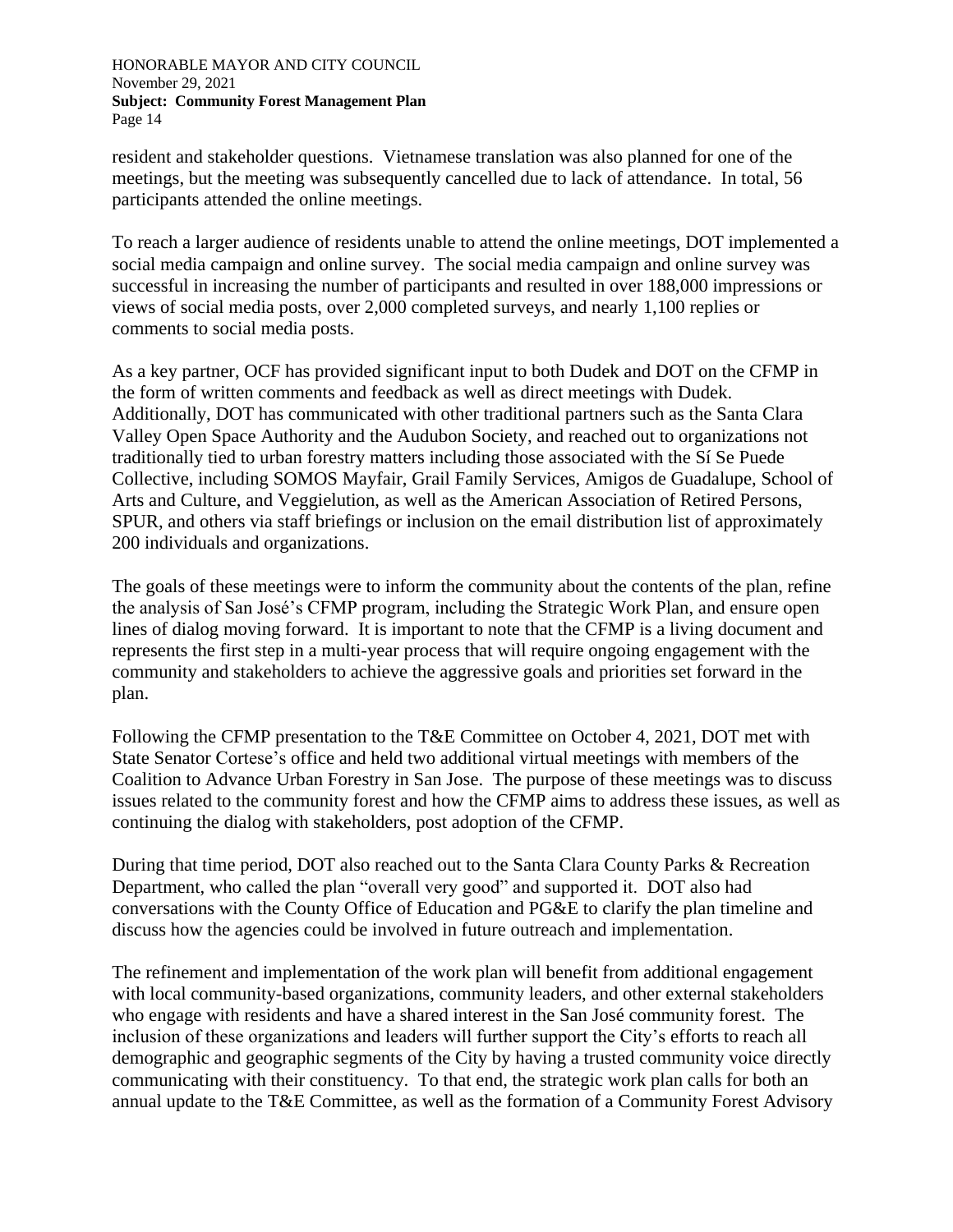Committee consisting of City staff and external stakeholders with diverse perspectives to guide the implementation of the CFMP. City staff are committed to ensuring open process to develop the Advisory Committee and keeping this group engaged on strategic work plan objectives. As the granting agency, CAL FIRE supports moving forward with the adoption of the CFMP and ensuring sufficient ongoing community engagement in the implementation of work plan efforts.

This memorandum will be posted on the City's website for the December 14, 2021 City Council meeting.

## **COORDINATION**

This memorandum has been coordinated with the City Manager's Budget Office, the City Attorney's Office, and the Departments of Parks, Recreation, and Neighborhood Services; Planning, Building, and Code Enforcement; Environmental Services; and Public Works.

## **COMMISION RECOMMENDATION/INPUT**

No commission recommendation or input is associated with this action.

# **COST SUMMARY/IMPLICATIONS**

The 2021-2022 Adopted Budget includes one-time funds of \$120,000 to complete a tree inventory for City parks and facilities, \$210,600 to plant no fewer than 250 trees on City-owned park strips, and \$20,000 for the San Jose Parks Foundation to provide rebates for residents who purchase and plant a tree. If the CFMP is adopted, the Administration anticipates recommending the reallocation of Traffic Capital Funding through the 2021-2022 Mid-Year Budget Review process to support near term work on the Strategic Work Plan, which includes the formation of the Community Forest Advisory Committee. The Administration will also evaluate as part of the 2022-2023 budget process any additional resources to support continued development and delivery of an improved community forestry program within the context of both the City's budgetary outlook and other important City Council and community priorities.